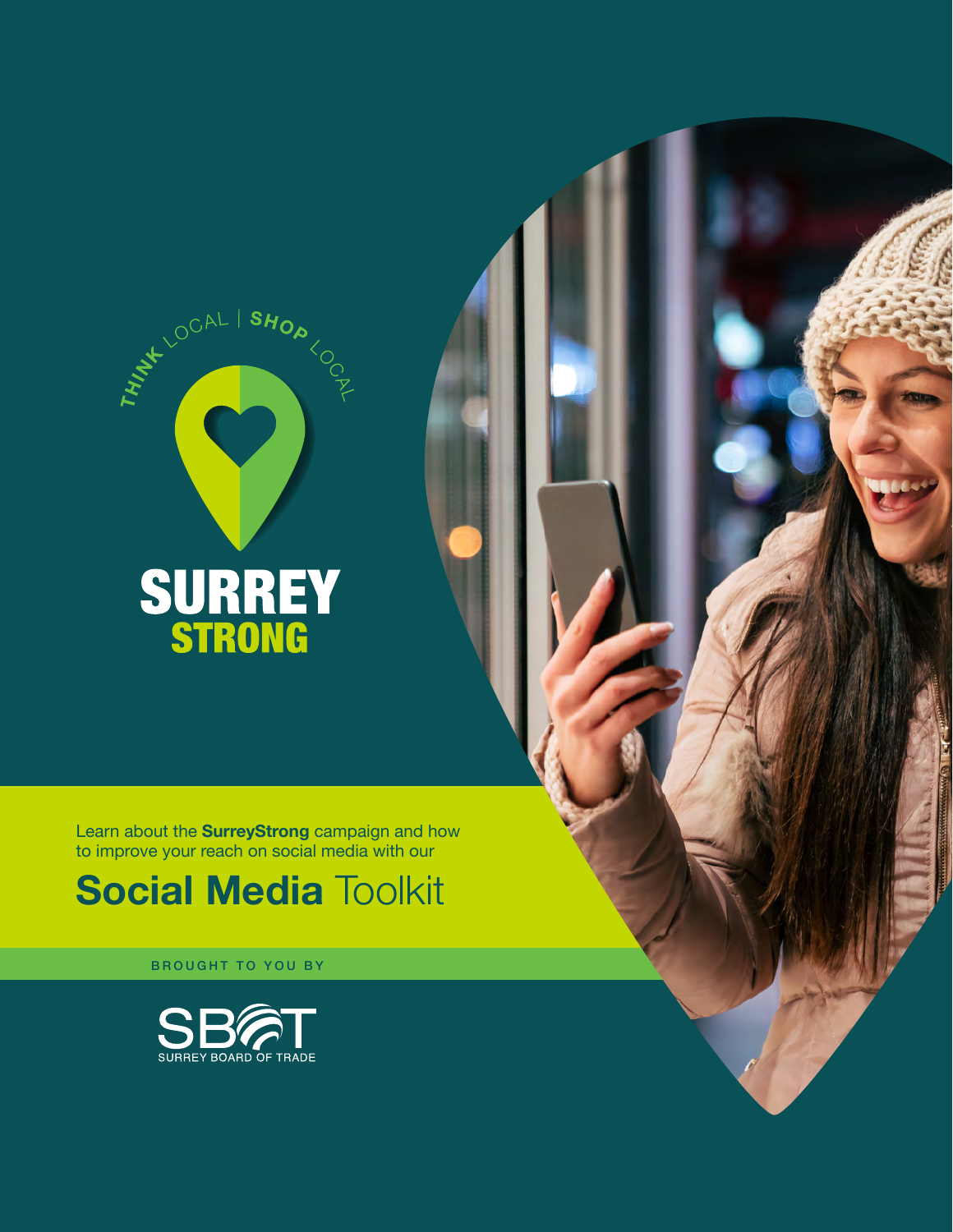

# **Contents**

| Introduction<br><b>What is #SurreyStrong?</b>                                                                                                                                                                                                                                                   | 01                                                 |
|-------------------------------------------------------------------------------------------------------------------------------------------------------------------------------------------------------------------------------------------------------------------------------------------------|----------------------------------------------------|
| Your Campaign Assets<br><b>Show your Pride</b><br>#SurreyStrong Sticker<br><b>Social Media Templates</b>                                                                                                                                                                                        | 02<br>02<br>02                                     |
| Inspiring the public<br><b>Promotional Giveaway</b>                                                                                                                                                                                                                                             | 03                                                 |
| Digital Learning<br><b>Social Media Tips</b><br>"Which social media platforms should I use?"<br>Instagram<br>Facebook<br><b>Twitter</b><br><b>Tiktok</b><br>YouTube<br>Pinterest<br>LinkedIn                                                                                                    | 04<br>04<br>04<br>05<br>05<br>05<br>06<br>06<br>07 |
| <b>Email Tips</b><br>Using email marketing to<br>build & benefit your small business<br>"I Thought Email Marketing Was Dead"<br>"Where do I start?"<br>"What's segmenting?"<br>"Now what do I do?"<br>"Once I Hit Send, I'm DoneRight?"<br>Five of the most common<br>email performance metrics | 07<br>07<br>08<br>08<br>08<br>09<br>09<br>10       |
| Conclusion                                                                                                                                                                                                                                                                                      |                                                    |

| <b>Be the difference</b> |  |
|--------------------------|--|
|--------------------------|--|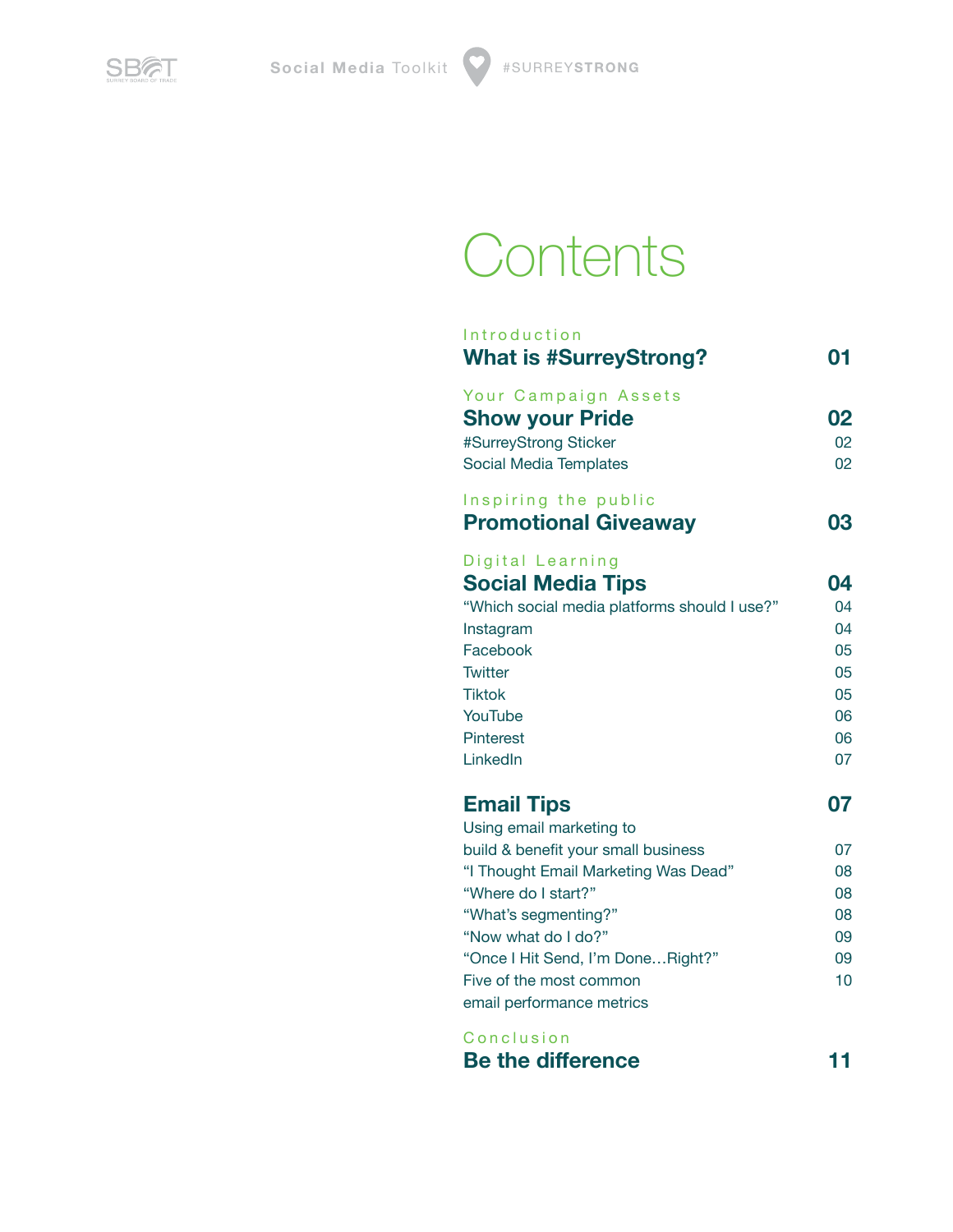<span id="page-2-0"></span>

# **INTRODUCTION** What is #**SurreyStrong**

This is an initiative to encourage the public to shop local and support one another. After over 2 years of the pandemic business owners and consumers are tired, burnt out and feeling hopeless.

This campaign will be used to ignite pride and perseverance in this great city and inspire a *'village mentality'* for all the business owners and consumers of Surrey so we can stay strong and help our city overcome the current challenges and unplanned setbacks we are all facing. We are better together.

The badge of #SurreyStrong reinforces that. When you see the #SurreyStrong **sticker** on a storefront or the **#hashtag** on someone's social media feed, it is a reminder that they are with you. The #SurreyStrong community is a safe place where we put aside our differences, care for our neighbours and work together to become SurreyStrong.

## **The power of hashtags.**

When used strategically, **hashtags** can provide you with a ton of benefits on social media. They can be used to get your content in front of a bigger audience, raise awareness about your brand, target a very specific group of people, and boost your SEO. **#SurreyStrong** will be used to bring out a sense of community on social feeds all across Surrey. The Surrey Board of Trade will be sharing the stories of local business owners and their triumphs over the last few years as well as showcasing the importance of continuing to shop local.

## **Join #SurreyStrong. It's easy.**

- 1. Request a #SurreyStrong sticker and put it up in your store and/or download the digital version and place it in the footer of your website
- 2. Download our Launch Post image and Social Media Templates to overlay on your post images and let your followers know together you are #SurreyStrong
- 3. Optional: Join the Surrey Board of Trade #SurreyStrong Giveaway to increase followers and boost engagement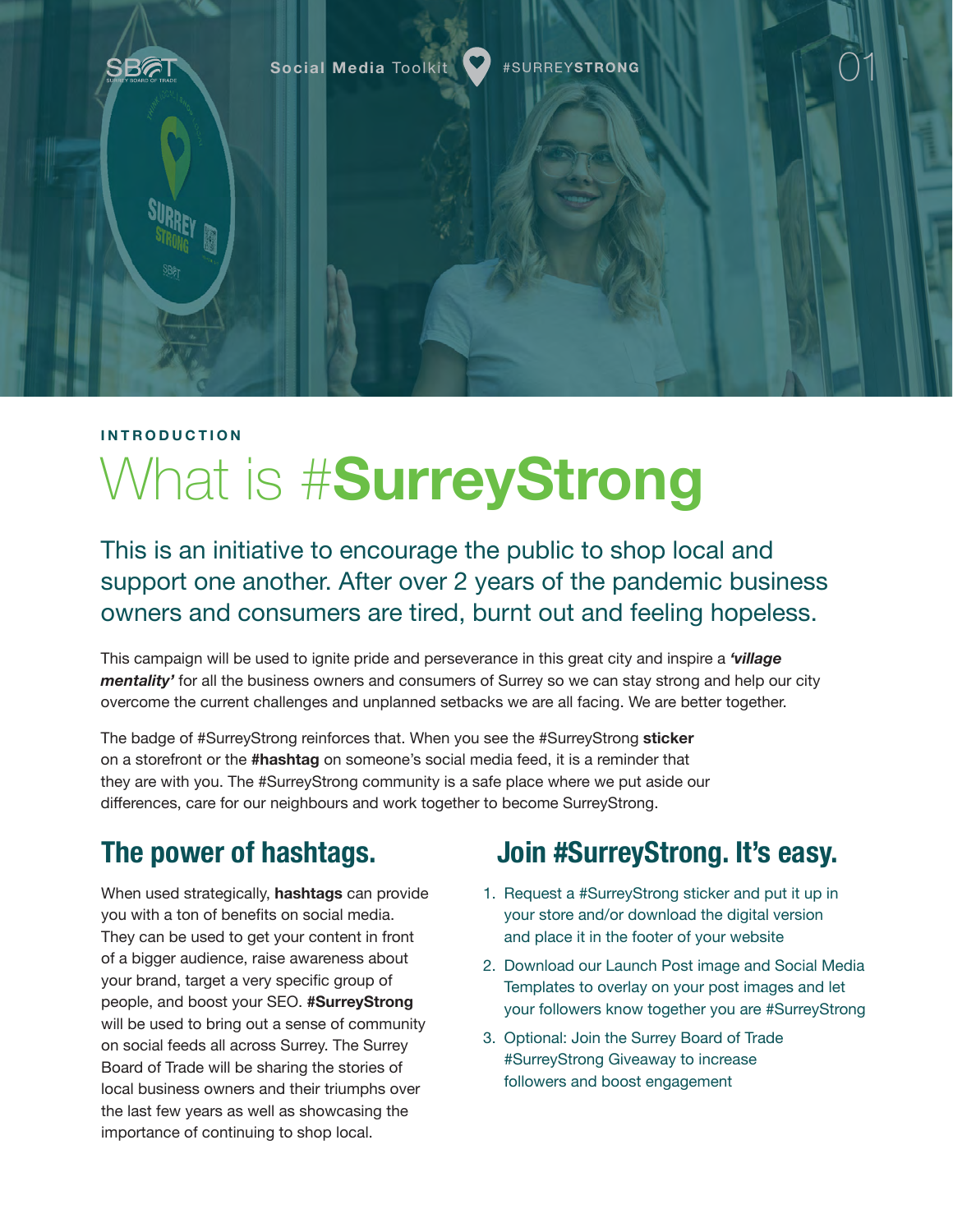<span id="page-3-0"></span>

# Show your pride

## **#SurreyStrong Sticker**

**YOUR CAMPAIGN ASSETS**

Help create awareness and pride amongst your customers by displaying a branded sticker on your windows and website.

#### **For shop windows**

**Order** your #SurreyStrong stickers by emailing **[info@businessinsurrey.ca](mailto:info%40businessinsurrey.ca?subject=SurreyStrong%20Sticker%20Request)**

*\*Also available in Chinese, Tagalog, Punjabi. Please request a specific translated version if you wish.*

#### **Digital version for websites**

**Download** the digital version of the #SurreyStrong sticker here and place it in the footer of your ecommerce website if you have the capabilities. **[Download it here.](https://businessinsurrey.com/events/surreystrong/)**

**TRANSISTIC BACK** 

**SURREY** STRONG

SBAT

FOR MORE INFO

### **Social Media Templates**

We are proud members of the Surrey community and want to share that together we are #SurreyStrong. The Digital Toolkit provides a **Launch Post image** as well as **12 Social Media templates** that can be placed as an overlay on top of images or Stories through the Canva app or whichever photo editing app you prefer. Post an image or Story using our curated social media templates along with #SurreyStrong to join the community. The #SurreyStrong hashtag will be a great way to raise awareness for your business, products or services.

Download the Social Media templates **[here](https://businessinsurrey.com/events/surreystrong/).** Watch an easy video on how to use Canva to create these simple posts **[here](https://businessinsurrey.com/events/surreystrong/)**.

# **Launch Post image Template Overlays** THINK LOCAL **SB**AT THINK LOCAL  $\odot$

*NOTE: Be sure to post the Launch Post image first along with the following caption. After that feel free to post your normal post images with the template overlays provided to help increase awareness and inspire your followers to be SurreyStrong.*

*We're Surrey Strong. We're better together. When we look out for our neighbours and support local business we all win. For more information go to @sboft.*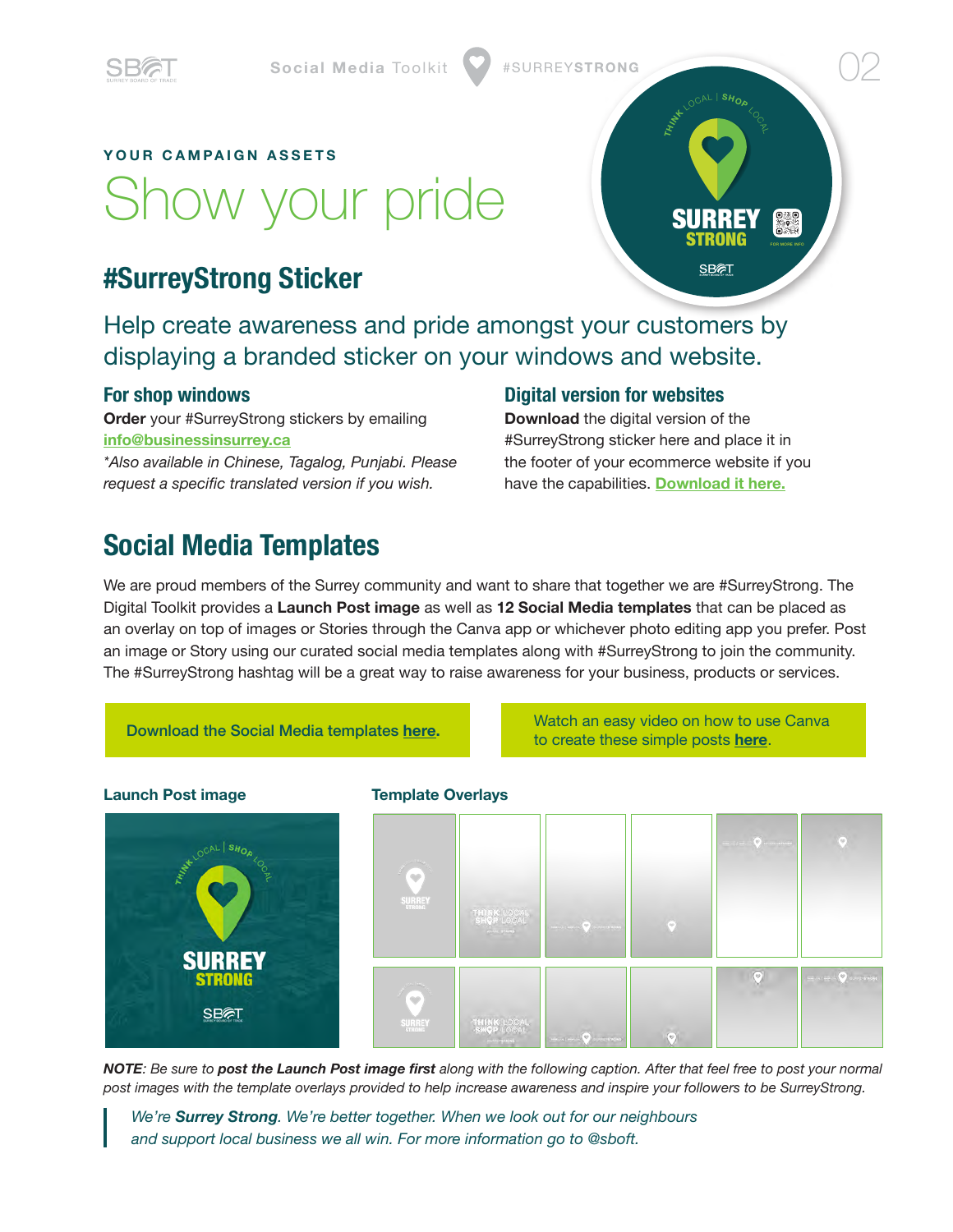<span id="page-4-0"></span>

#### **INSPIRING THE PUBLIC**

# Promotional Giveaway

We're inviting Surrey businesses to be a part of our 4 week Instagram giveaway, kicking off in April. Social media giveaways are a powerful tool to help increase marketing efforts by driving engagement, establishing brand awareness and to create buzz for your business.

The prize will consist of **products sourced from local businesses**. The Surrey Board of Trade will also contribute a **\$500 gift card**. If you'd like to contribute to the giveaway, please send an email to **[info@businessinsurrey.ca](mailto:info%40businessinsurrey.ca?subject=Promotional%20Giveaway)** by March 11, 2022 with what you would like to provide for the giveaway and we can arrange for pickup.

*All businesses who provide items for the giveaway will be mentioned/tagged in the giveaway post as participants.*

> **Example Giveaway post Run dates:** April 1 - May 2nd

#### $\rightarrow$  **#SURREYSTRONG CONTEST ALERT @ &**

We've teamed up with some amazing local businesses to gift you the ultimate #SurreyStrong package.

#### **THE PRIZE**

- • \$500 Gift card from @sboft
- Each item to be listed, tagging the partnering business.

#### **HOW TO ENTER**

- 1. Follow each participating business above
- 2. Like this post
- 3. Tag 3 friends in the comments below  $\mathbf{\hat{T}}$

**Bonus entry:** Snap a pic when you see the #SurreyStrong

sticker online or at a store and tag @sboft for FIVE entries!

The contest will run for 4 weeks and will close at midnight on May 1st, with the winner being announced via @sboft story on May 2nd. Good luck to all those who enter!

#### **Fine Print**

- This contest is not sponsored, endorsed, or administered by Instagram.
- \*\* The winner will be contacted directly by the @sboft account. Any other account is a SCAM account and is not to be trusted.
- \*\*\* All entrants must be residents of British Columbia, Canada.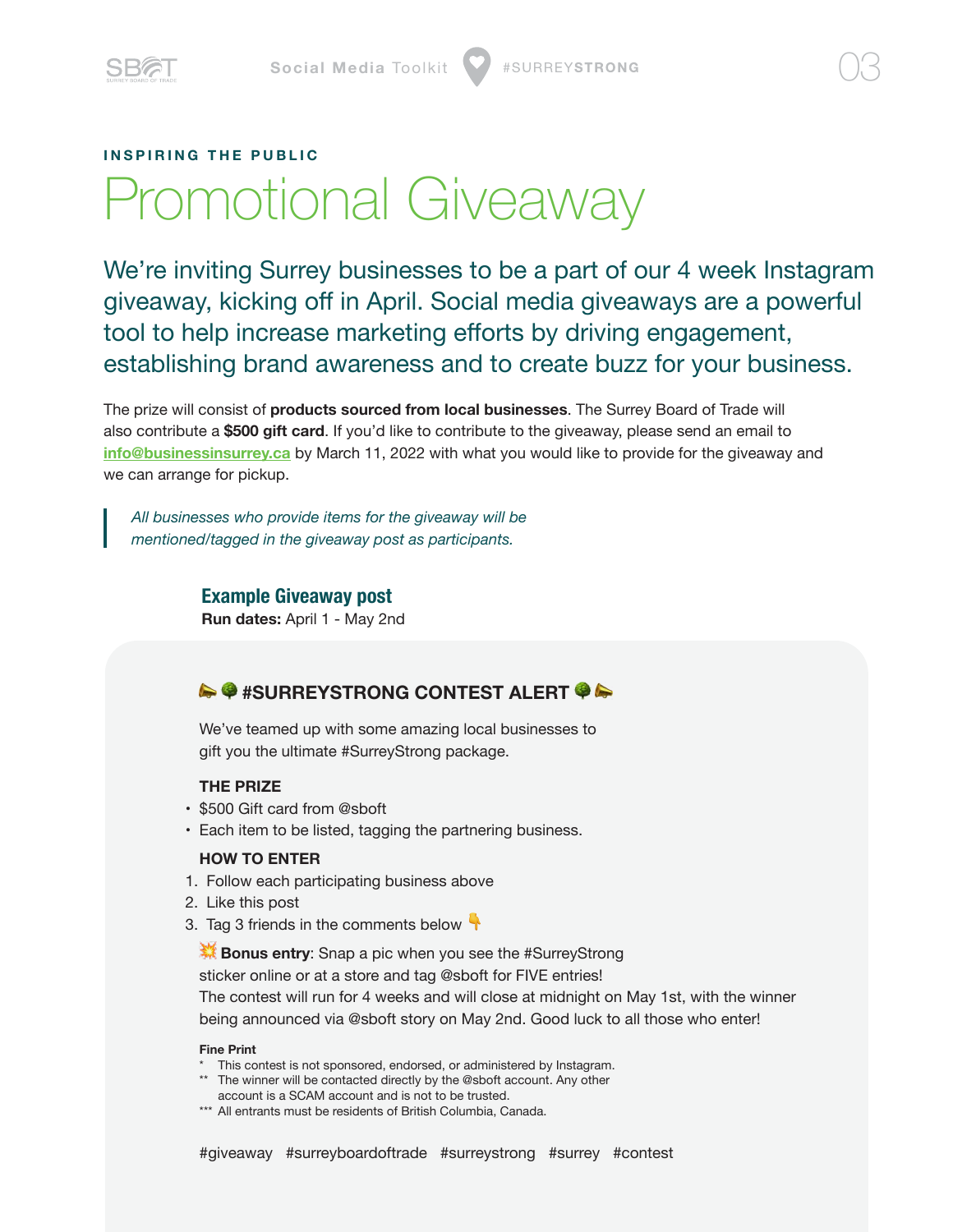<span id="page-5-0"></span>

# **DIGITAL LEARNING** Social Media Tips

[The following content](https://wearebluemeta.com)  is brought to you by



If you're not yet utilizing social media as a means to growing your business, then we have some information that will help get you started. And if you are using it, we hope this helps improve the results of your efforts.

## **"Which social media platforms should I use?"**

The world of social media is often a blessing and a curse for small businesses. It can open your business up to exposure across your entire target audience. At the same time, there are so many platforms out there, it's hard to know which ones to use. It is important to select the platforms that make the most sense for your business.

Don't be afraid to start with only one or two. Choose those that are the most relevant for your business. Remember it's better to focus your resources where you believe they will be most effective and produce the best results. **Here is a quick guide on which platform is best for your business**:

#### INSTAGRAM

This purely visual platform is ideal for showcasing your brand, your products and even your services. It's perfect for storytelling and should always be considered if you're focus is on building brand awareness and/or growing a dedicated, loyal following.



If you think you would benefit from the added activities of social media influencers – people who can create interest and help drive sales through creative content – you should know that Instagram boasts an extensive influencer community. By partnering with members of this group, their sponsored posts increase your chances of reaching targeted, relevant audiences and creating new customers.

As with any social platform, Instagram is a great place to source organic user-generated content (UGC) that reference your company, team members, specific products or services. UGC refers to original content – text, images, videos, even reviews – that's been created by people instead of brands. Used properly, UGC builds trust and loyalty and has multiple applications across different platforms.

One of the more recent features added to Instagram relates to e-commerce, which opens up opportunities for brands that are focused on converting audiences into customers.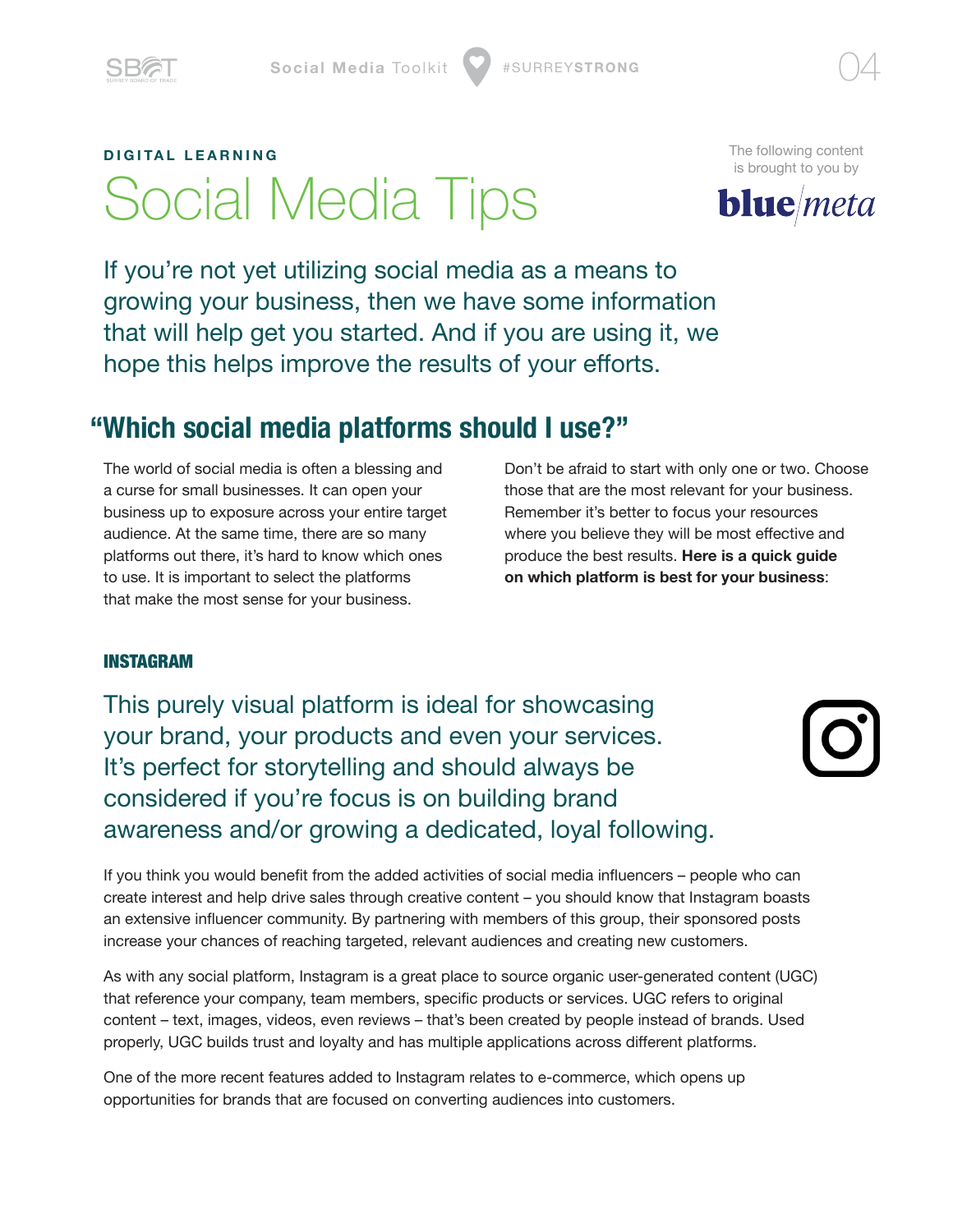<span id="page-6-0"></span>

FACEBOOK

One of the most widely recognized, widely used social media sites among all the platforms, Facebook is the go-to channel of choice for many brands when it comes to sharing videos, photos, company updates, team bios and other content. Like Instagram, it's a platform where brands can build awareness, trust and authenticity.



Due to its longevity in the social media market, Facebook has continued to evolve and now offers some of the most sophisticated advertising and marketing tools available for businesses. And, like Instagram, it also has extensive e-commerce features as well.

Any brand with a presence on Facebook should make use of the platform's powerful analytic tools that provide deep insight into the profiles of their followers and customers. This kind of informed insight can help tailor messaging and online activities.

Another feature that sets Facebook apart from other social media channels? It has an incredibly advanced suite of community forums like Facebook Groups, Messenger Rooms and Live Events. Each of these forums opens up additional opportunities for companies and brands to connect even further with their audiences.

#### **TWITTER**

With its implied sense of immediacy and importance, Twitter is a platform typically used by brands for sharing short snippets of information like quick messages, company update and public announcements.



If one of your key focuses is on customer service and/or support, Twitter is an engaging, responsive platform ideally suited for this purpose. Indeed, because the platform connects in real time, it's often the top choice for those companies seeking to provide a continuous stream of news, updates and other resources that their followers will find both relevant and useful. At the same time, it's also a great tool for receiving and gauging immediate, one-way feedback from customers.

#### TIKTOK

If you think TikTok is a platform geared for teens, you might want to reconsider. While it's a relatively new player to the social media channel market, TikTok still packs a solid marketing punch for those brands who have embraced it.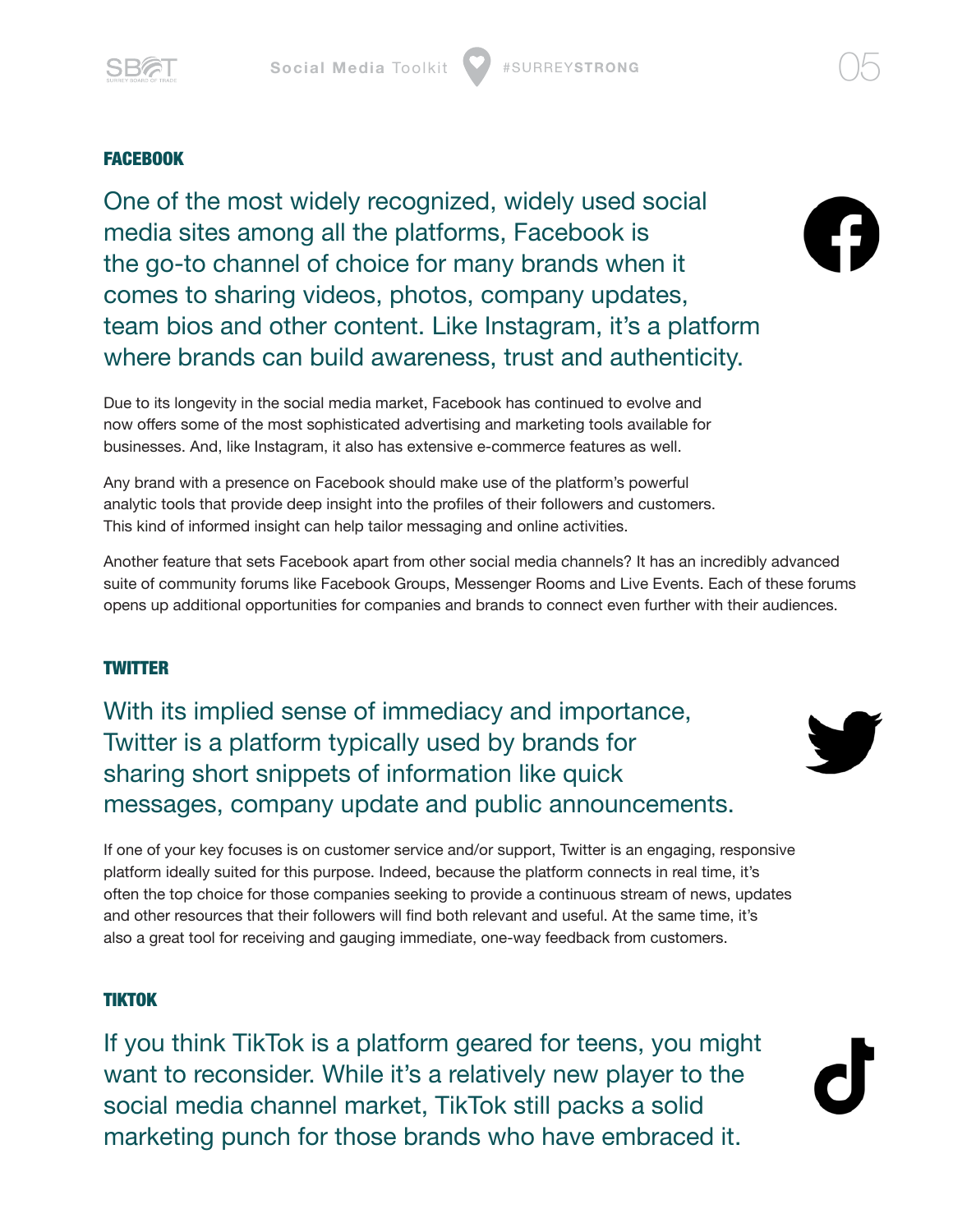<span id="page-7-0"></span>

Video driven, video focused and video centric, TIkTok is the place to find informative, entertaining, creative content. It's perfect for demonstrating how a product works, how something is made, product launches or previews, going behind the scenes, providing tips, hints, hacks or howtos and joining trending challenges (some with fundraising efforts behind them).

While the platform's typically younger audience is well-suited for companies who are looking to market to Gen Zs, brands have been sitting up and taking notice that this demographic is shifting as more millennials are joining than ever before.

#### **YOUTUBE**

### Have a long-form video that needs a home? Think YouTube!

Educational content, step-by-step instructions, detailed demonstrations, even interviews, tutorials and total transformations ("before" and "after"): all of these and more would be perfectly suited for living on YouTube. Because it allows for long form videos (up to a maximum file size of 128G or 12 hours), YouTube stands head and shoulders above the other platforms in this regard.

As expected, because long form video content takes significantly more resources to create, if you're consider this platform, you should expect to spend more time and energy here. But your efforts will pay off with potentially big results.

One thing to keep in mind: because YouTube is most often thought of as a search engine, anyone who has specifically searched for and found information from a brand on a specific topic means they will very likely be interested in that company and, as a result, will be highly motivated to engage further.

#### PINTEREST

Want to drive traffic to your company's website? Is your audience primarily composed of women? Consider adding Pinterest to your social media channels.

This "visual discovery" platform, like YouTube, is often viewed as a search engine. It's well suited to reaching and curating new audiences that have a pre-established interest in your products or services. And because Pinterest is completely "clickable", browsers can become customers with just one click of the mouse.

How does it work? On Pinterest, users "pin" images they like to "boards" that reflect their personal values, interests, beliefs and causes. These images are backlinked to the various resources, product pages, blog articles and other related content from across the web. Pinned images are always highly engaging and visually appealing.

From a brand perspective, creating boards with curated pins that run the gamut across things like products, services, people and more can be incredibly beneficial. Not only do you make it easy for your audience to find something that they're interested in, but you're also providing a means for increasing traffic to your website and converting leads.



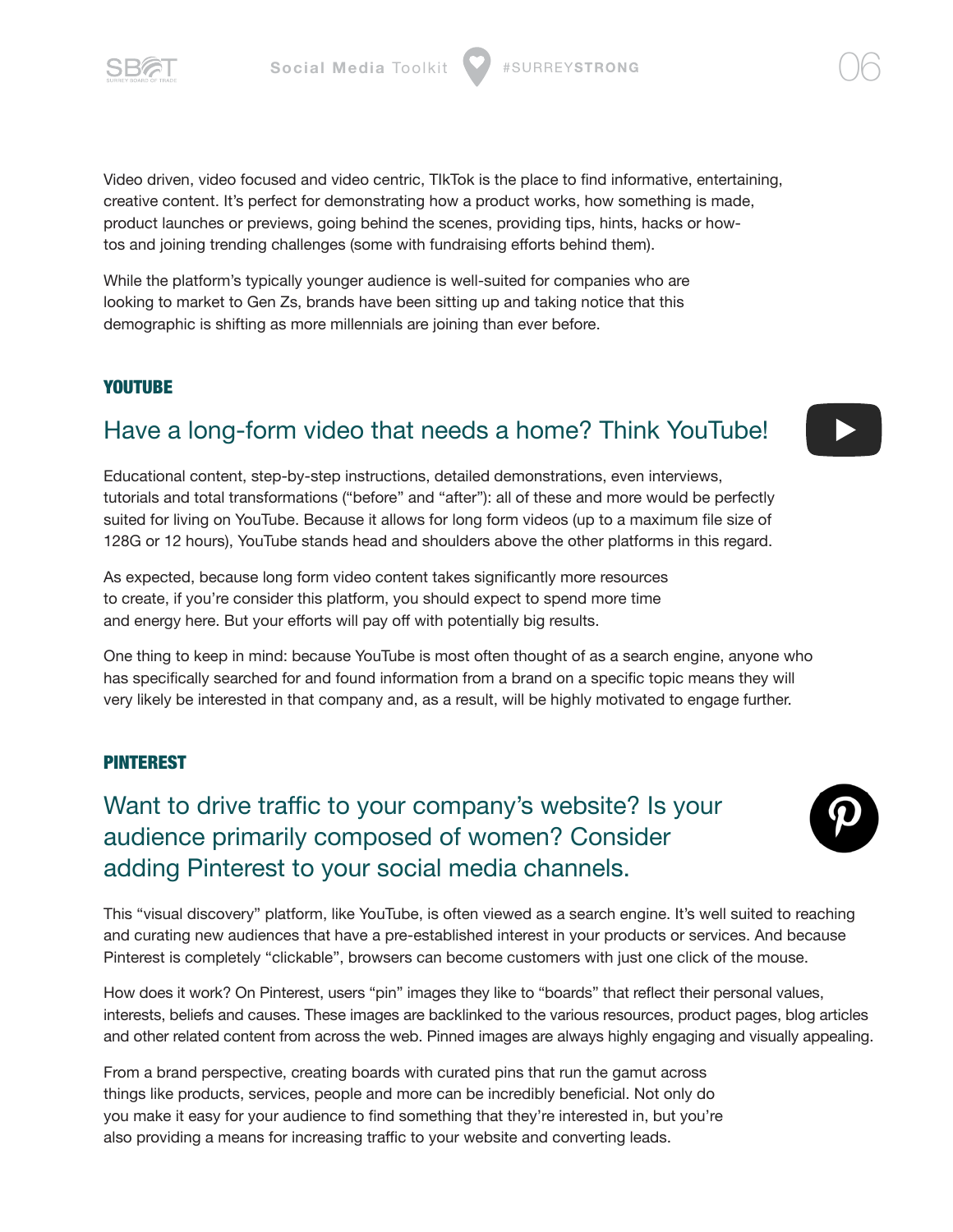<span id="page-8-0"></span>

#### LINKEDIN

### For those brands looking to engage audiences on a more professional level, LinkedIn is the platform of choice.



With over half of the users being male and a strong business focus, LinkedIn is primarily viewed as a network-building platform that does double duty as a talent recruitment tool for many companies.

LinkedIn is an ideal channel for showcasing organizational culture, company updates, thought leadership articles, media coverage, blog posts and other similar activities.

# **DIGITAL LEARNING** Email Tips

### **Using email marketing to build & benefit your small business**

No matter what industry you're in or which sector of the market you're hoping to gain a foothold in, making email marketing an integral part of your overall marketing plans is good for business.

Strategically-executed email marketing can provide significant returns for your company by improving customer relationships, building your brand, increasing leads and driving revenue.

#### **Other benefits include:**

- Improved customer retention
- Better insights into customer profiles
- Promoting new products or services to interested audiences
- Staying top of mind with thought leadership content, which also improved brand recall
- Better sales through loyalty and rewards programs
- Access to measurable, data backed ROI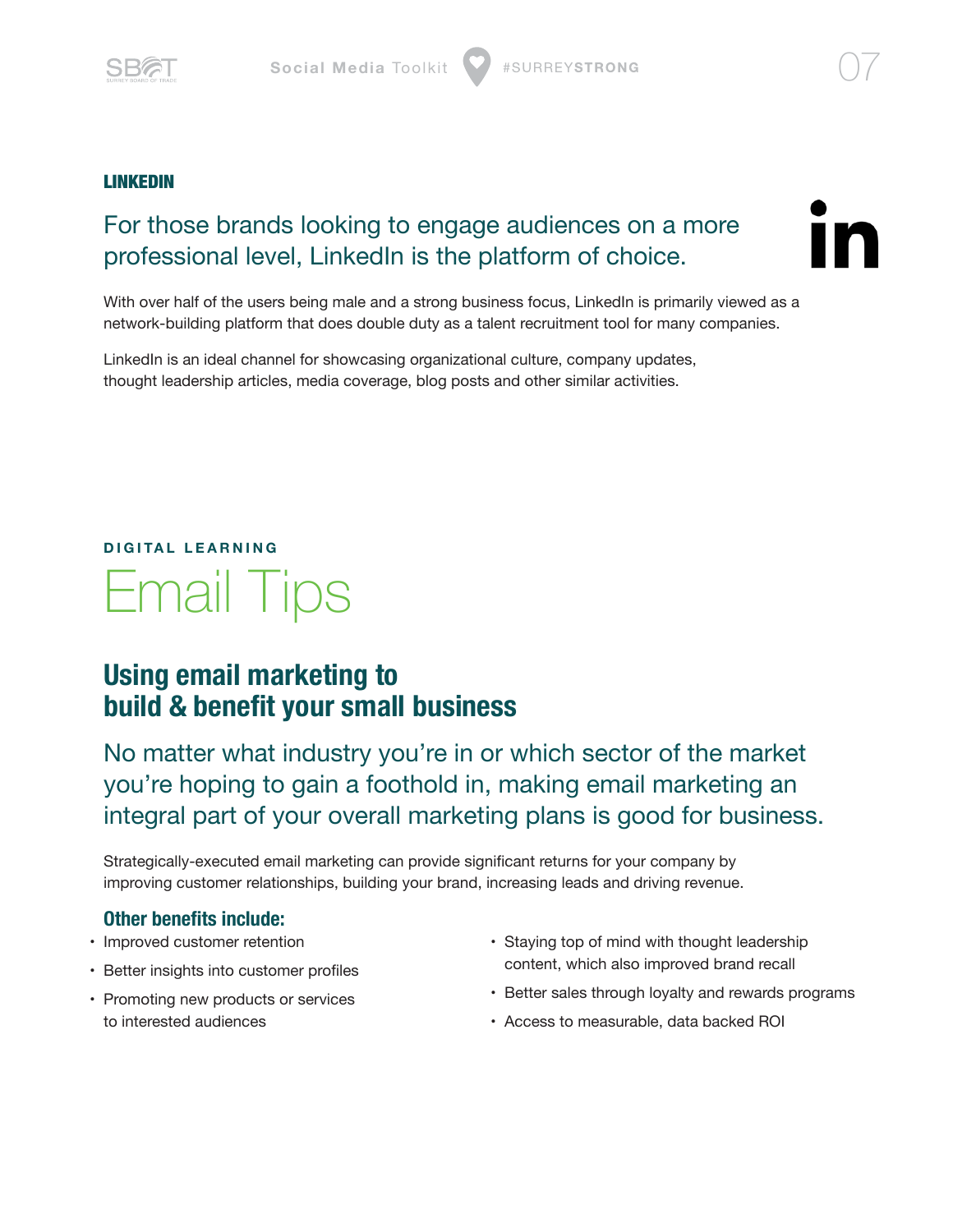<span id="page-9-0"></span>

#### "I THOUGHT EMAIL MARKETING WAS DEAD"

No way. Even with the advent of social media platforms, research indicates that audiences still prefer to receive marketing information from their favourite brands via email.

And when you consider the ROI potential behind email marketing – for every dollar spent, \$44 is returned – well, it makes even more sense to include this relatively easy, inexpensive method of communication with your customers.

#### "WHERE DO I START?"

One of the simplest, most effective ways to get started is to ensure easy sign up to your email list. Include a signup form on your homepage. Put it in your email signature or as a quick sign off in any articles you write.

Remember that people typically need a reason to do something. They want to know that their actions will be rewarded.

- You can achieve this by offering an incentive for them to subscribe to your list.
- This can be in the form of what is commonly known in marketing-speak as a "content upgrade", where you provide something of perceived high value that's also relevant to your potential audience (exclusive offers, discounts, e-books and other useful content).

#### "WHAT'S SEGMENTING?"

We recommend that you break up (segment) your email lists into groups or subsections – people who would benefit the most from targeted, high-quality content that they would see as being the most relevant for them.

- Think of these groups as people with similar needs ("I'm looking for children's clothes") or interests ("I love taking weekend hikes in the mountains").
- You can also segment according to age, gender and location as well as purchase history, brand loyalty and engagement.
- Segmenting improves your click-through rate (CTR) an important statistic for determining the quality of your content and the effectiveness of your overall email marketing campaign.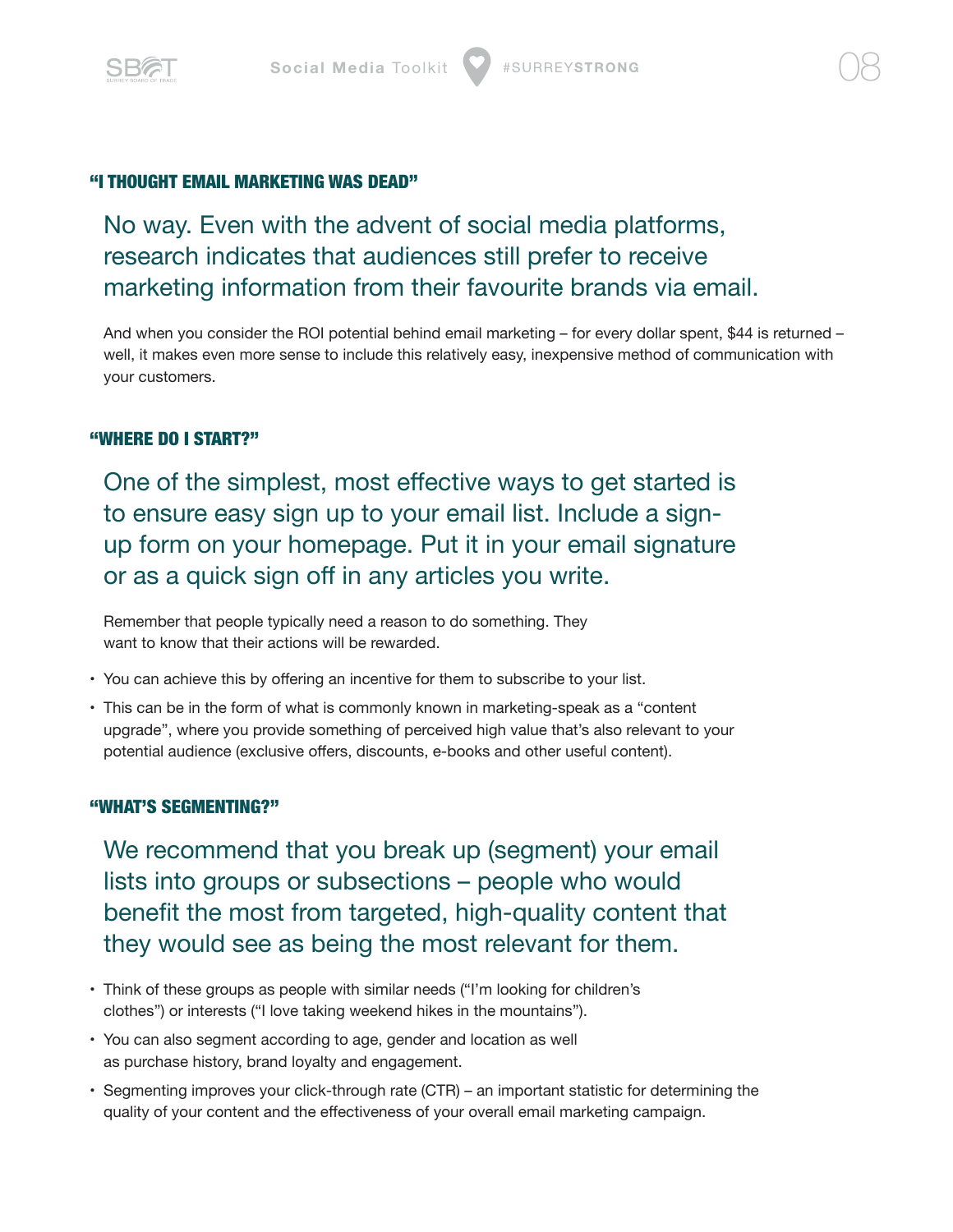<span id="page-10-0"></span>

#### "NOW WHAT DO I DO?"

This is where you decide what your email strategy will look like, which is often simply determining what kind of content you want to send to your email subscribers (segments) and how often (frequency).

You should have a good idea of what you want to achieve, what kind of actions you want your intended audiences to take as well as the kind of content that you think they will want to receive.

- Keep in mind their needs, interests, likes and dislikes.
- Ask yourself how they might benefit from your email?

Some of this information will be partially pre-determined by the type of business that you're in and your product/service offering. Regarding frequency, it's best to start with a monthly email newsletter.

#### **Some types of emails that you can send include:**

- Promotional (special offers, sales)
- Seasonal (holidays, special events)
- Personal (for loyal customers or VIPs)
- Transactional (one-off emails relating to a transaction)

*Don't forget about the subject line: this is the first thing that your intended audience will see so it needs to be engaging enough to encourage further exploration.*

#### "ONCE I HIT SEND, I'M DONE…RIGHT?"

Nope, you still have some work to do. You want to know how your email performed right? Did it go to the right people? Was what you sent them useful and relevant enough for them to open and read further? If you included a promotional offer, how will you know if your audience is using it?

Once you've sent out an email campaign, you need to analyze its performance. How do you do that? The beauty of email marketing is that, when compared to other digital marketing channels, you gain instant access to a full complement of information that you can then apply to help improve subsequent email campaigns.

What are the most critical metrics or performance markers that you should be aware of? Besides the five listed below, you also want to track the conversion rate, which is the percentage of your email subscribers who complete the desired action requested of them.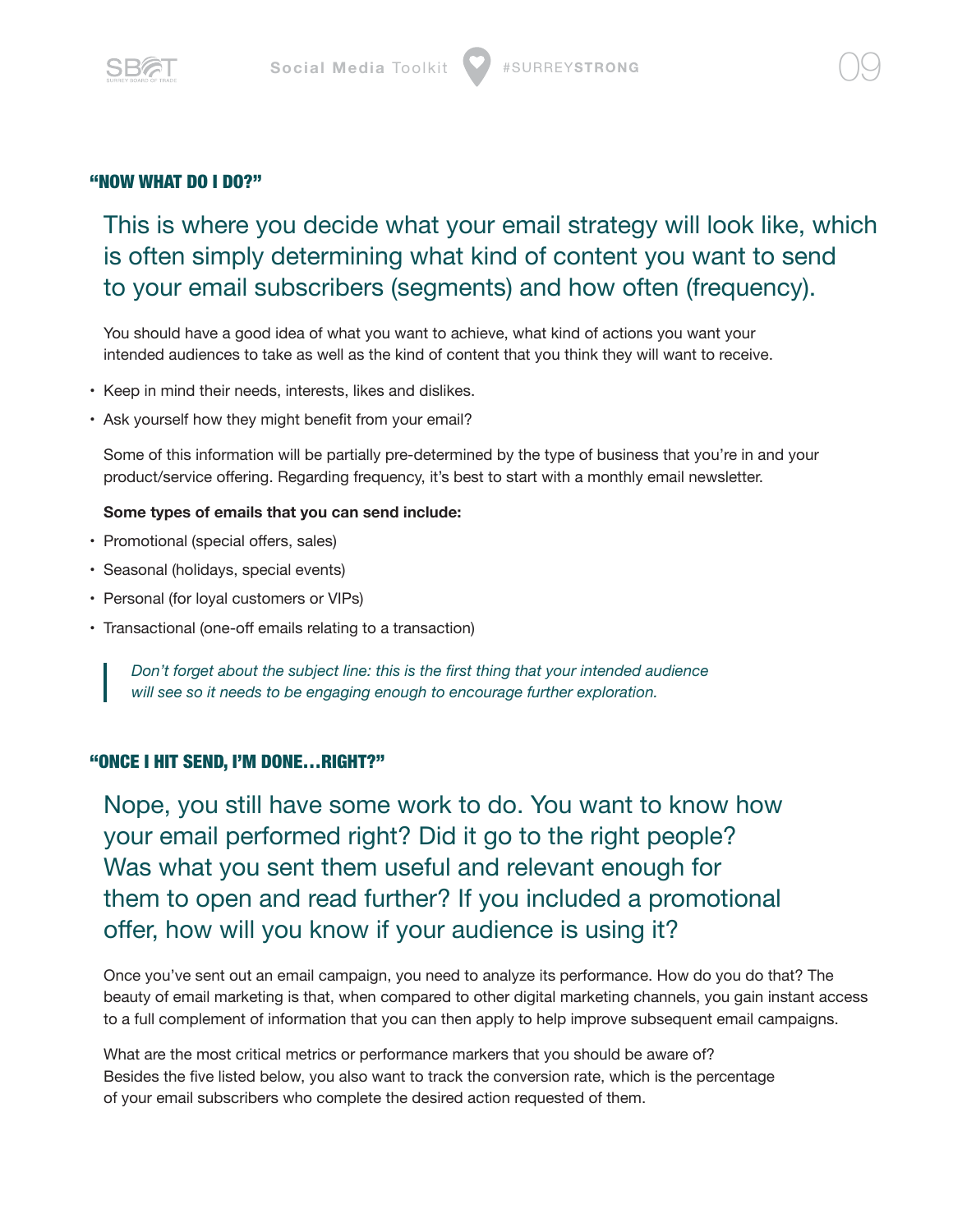<span id="page-11-0"></span>

### **Five of the most common email performance metrics**

**Open Rate** – percentage of total recipients who opened your email campaign

**Click Rate** – percentage of recipients who clicked at least one link in your email campaign

**Click-Through Rate (CTR)** – percentage of recipients who clicked a link but applies only to those who opened your email

**Unsubscribe Rate** – percentage of recipients who "opted out" of your emails in a campaign

**Bounce Rate** – percent of emails that fail to deliver and were returned by a recipient's server

#### LET'S EXPLAIN THOSE TERMS A LITTLE MORE

#### **OPEN RATE**

*Percentage of total recipients who opened your campaign.* **Open rate (%)** = (number of opens / number of emails delivered) \* 100 If **100** contacts receive your email but only **50** open it, your open rate is **50%**.

#### **CLICK RATE**

*Percentage of recipients who clicked at least one link in your email campaign.*  **Click rate (%)** = (number of recipients who clicked a link in an email / number of emails delivered) \* 100 If **100** contacts receive your email and **20** of them click one of the links, your click rate is **20%**.

#### **CLICK-THROUGH RATE**

Percentage of recipients who clicked a link in your email but only for those who opened it. **Click-through rate (%)** = (number of recipients who clicked a link in an email / number of opens) \* 100 If you send an email to **100** contacts, **50** of them open it, and **25** of these openers click a link, your click-through rate is **50%**.

#### **UNSUBSCRIBE RATE**

Percentage of recipients who clicked to unsubscribe from your emails in a campaign. **Unsubscribe rate (%)** = (number of contacts who unsubscribe / number of emails delivered) \* 100 If **100** contacts receive your email and **5** of them choose to "opt out" from future emails, your unsubscribe rate is **5%**.

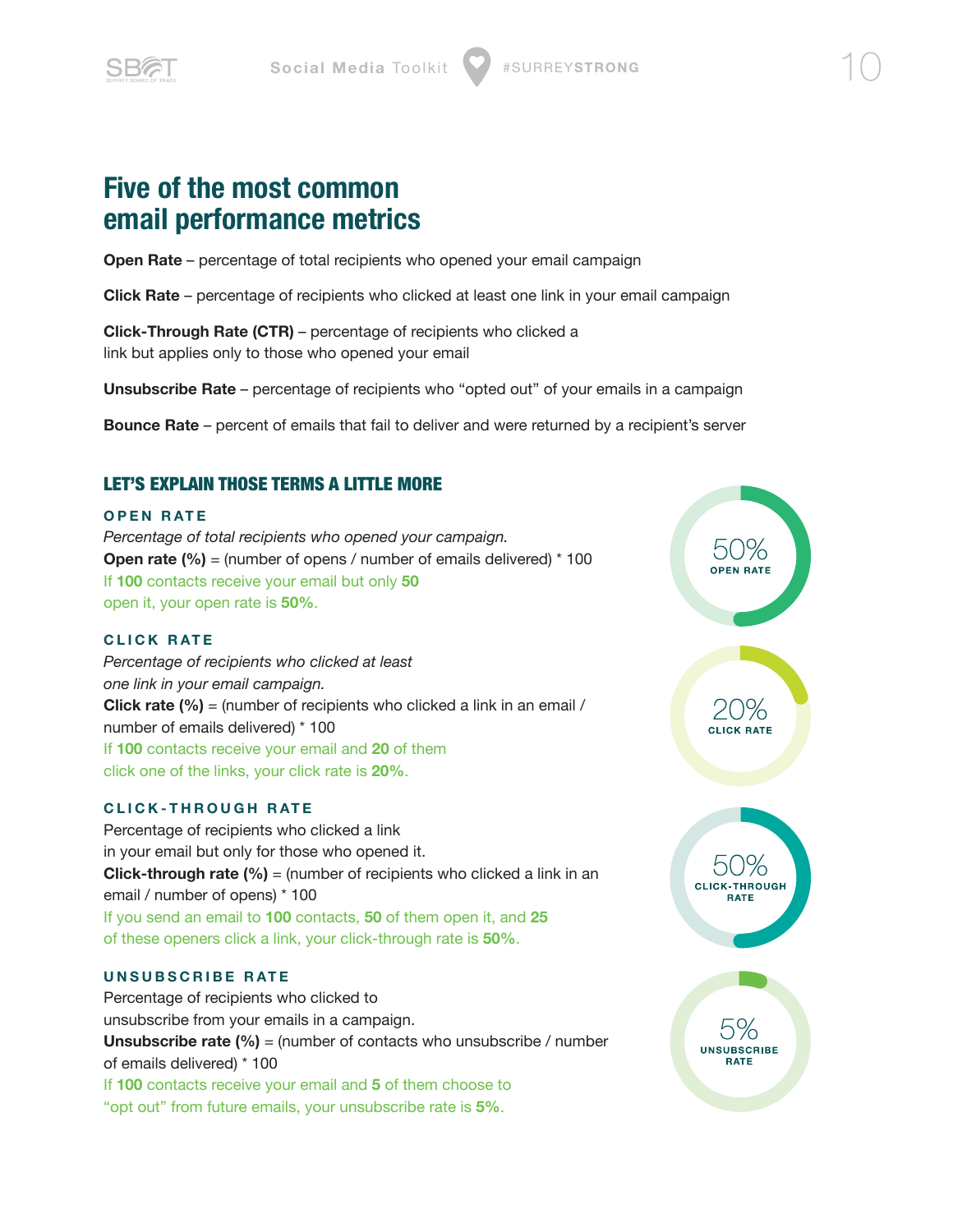<span id="page-12-0"></span>

#### **BOUNCE RATE**

*Percentage of emails that fail to deliver because they were returned by the recipient's server.* **Bounce rate (%)** = (number of failed deliveries / number of emails sent) \* 100 If out of **1,000** emails, **5** of them bounce then the bounce rate is **0.5%**.

#### **There are two types of email bounces:**

**Soft Bounce**: represents a temporary delivery failure such as when a recipient's server is down or their mailbox is full.

**Hard Bounce**: indicates that the email cannot be delivered because an email address is incorrect or no longer exists.



#### **CONCLUSION**

# Be the difference

This is an opportunity for us all to be our best selves. Be the difference in your community. Support local businesses. Look out for your neighbours. Be friendly to people wherever you go. Together we can be more. Together we can be #SurreyStrong.

*Brought to you by*